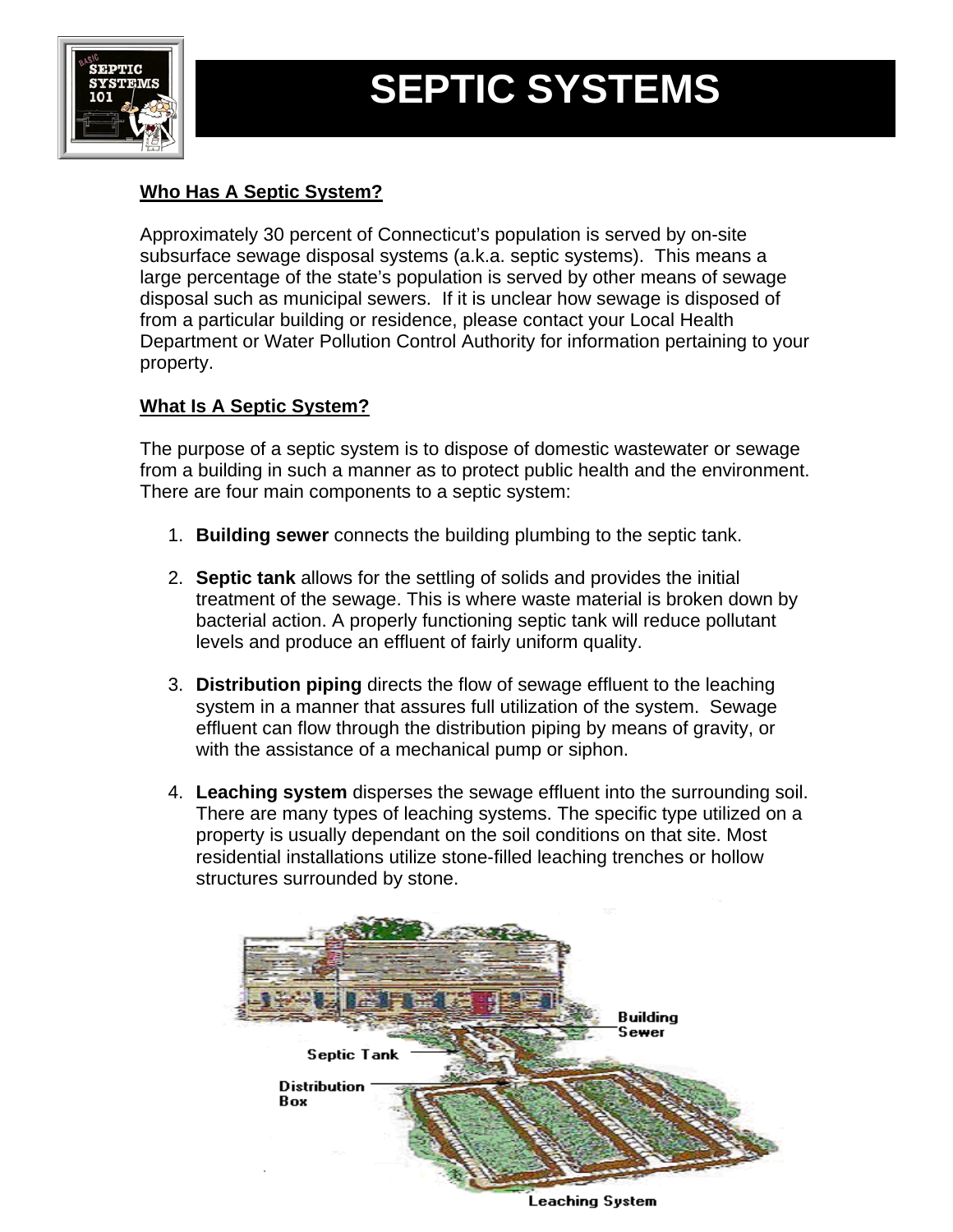#### **What Is The Purpose Of A Septic Tank?**

The septic tank is a watertight receptacle that retains and delays the wastewater from proceeding directly to the leachfield. It serves as the primary physical treatment of the wastewater by settling out the heavier solids and preventing the floating scum and greases from escaping into the leachfields. The standard septic tank has a minimum 1,000-gallon minimum liquid capacity and can be made out of concrete, steel or plastic. Newer tanks are equipped with inlet and outlet baffles, an interior compartment wall, and an effluent filter, all which will assist in retaining scum/solids inside the septic tank. The efficiency of the septic tank as a settling unit is reduced when the velocity of the liquid moving through the tank increases. This can occur if a tank that is undersized or has a reduced storage capacity due to an excessive amount of solids. A relatively stable biological system within the septic tank helps promote the conversion of organic solids to soluble organic chemicals and gases, which helps provide a uniform quality of effluent with reduced pollutant levels.



## **How Does a Leaching System Function?**

A properly functioning leaching system should disperse sewage effluent into the surrounding soils without breaking out onto the ground surface or backing up into the septic tank or building plumbing. The system should be capable of working during peak demand periods and under adverse conditions such as heavy rain events. The bottom of a leaching system must be located a minimum 18 inches above the seasonal high groundwater table. Soil permeability, slope of the area, and the length of the system being provided are all important factors in designing a system and ensuring that the volume of sewage effluent discharged does not overload the capacity of the leaching system and surrounding soils.

Many older homes are served by undersized septic systems or cesspools that are unable to handle the amount of water being used, especially in cases where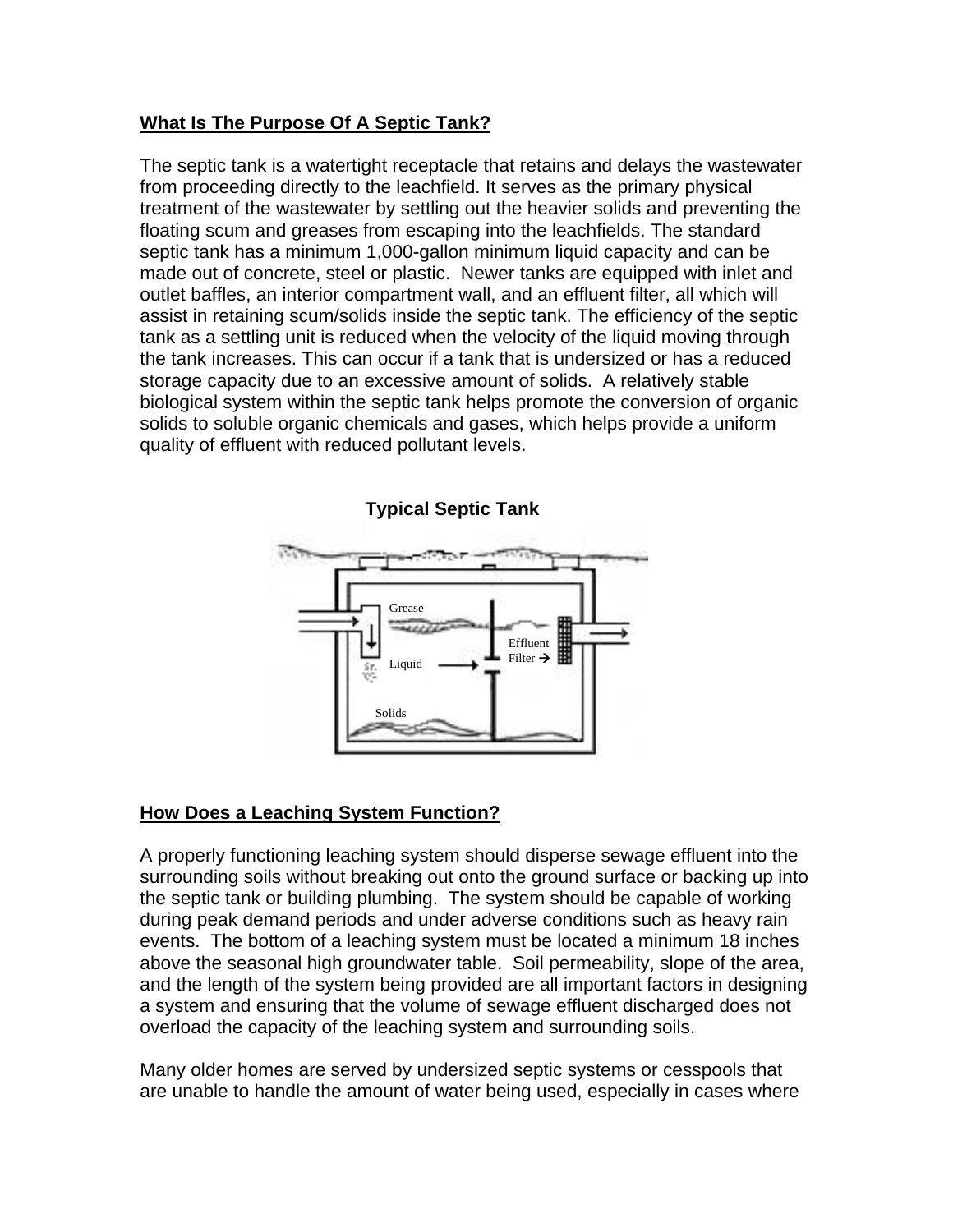the original home has been enlarged without proper expansion of the septic system. Leaching systems for residential homes are sized based on the potential number of bedrooms in a dwelling and soil conditions of the property. In order to protect your septic system from being overloaded, the daily flow from the building should not exceed the design flow of the system. When available, this information may be found on the Permit to Discharge issued by the Local Health Department.

#### **What Are Some Common Symptoms That A System Is Experiencing Difficulties?**

Patches of lush green grass, strong sewage odors, or pooling of wastewater on the ground surface are all indications of a possible septic system failure. Sewage overflowing onto the ground surface warrants immediate attention. Plumbing fixtures may exhibit difficulty in releasing its contents (slow draining or gurgling, plumbing backups, etc.). This condition may be septic system related or an indication of a clog in the building sewer or internal building plumbing. In such cases, you should have the plumbing checked before proceeding further with an investigation of the septic system.

Runback from the leachfields into the septic tank after pumping may be an indication that the leachfields are fully saturated and nearing failure. Large volume discharges (such as washing machines and bathtubs) can also cause a backup or overflow of sewage above the septic tank or leachfields. This condition is usually at its worst following heavy rain periods. A CT licensed septic installer should further evaluate the septic system in these cases.

Foul septic odors in storm drainage piping, catch basins, footing drain piping or curtain drain discharges may also be an indication that untreated sewage is entering into these surface water or groundwater control systems. It is important that you contact your Local Health Department to report a possible septic system failure or if you witness any of the above-mentioned problems with septic systems in your area.

## **Where Can I Get Information About My Septic System?**

Local Health Departments have property files that may contain important septic system information such as copies of permits, design plans, as-built drawings, and soil test data. This information is available to be viewed by the public, or you may ask the town sanitarian to review the files with you (as their time allows). Refer to the CT DPH web site at: http://www.ct.gov/dph to obtain contact information from your Local Health Department. If your home is served by a septic system, then you must contact your Local Health Department when you are planning a building addition, home winterization, renovation of an unfinished space, or adding a garage, deck, sunroom, pool, shed, etc. These types of projects require approval from both the Building Department and Local Health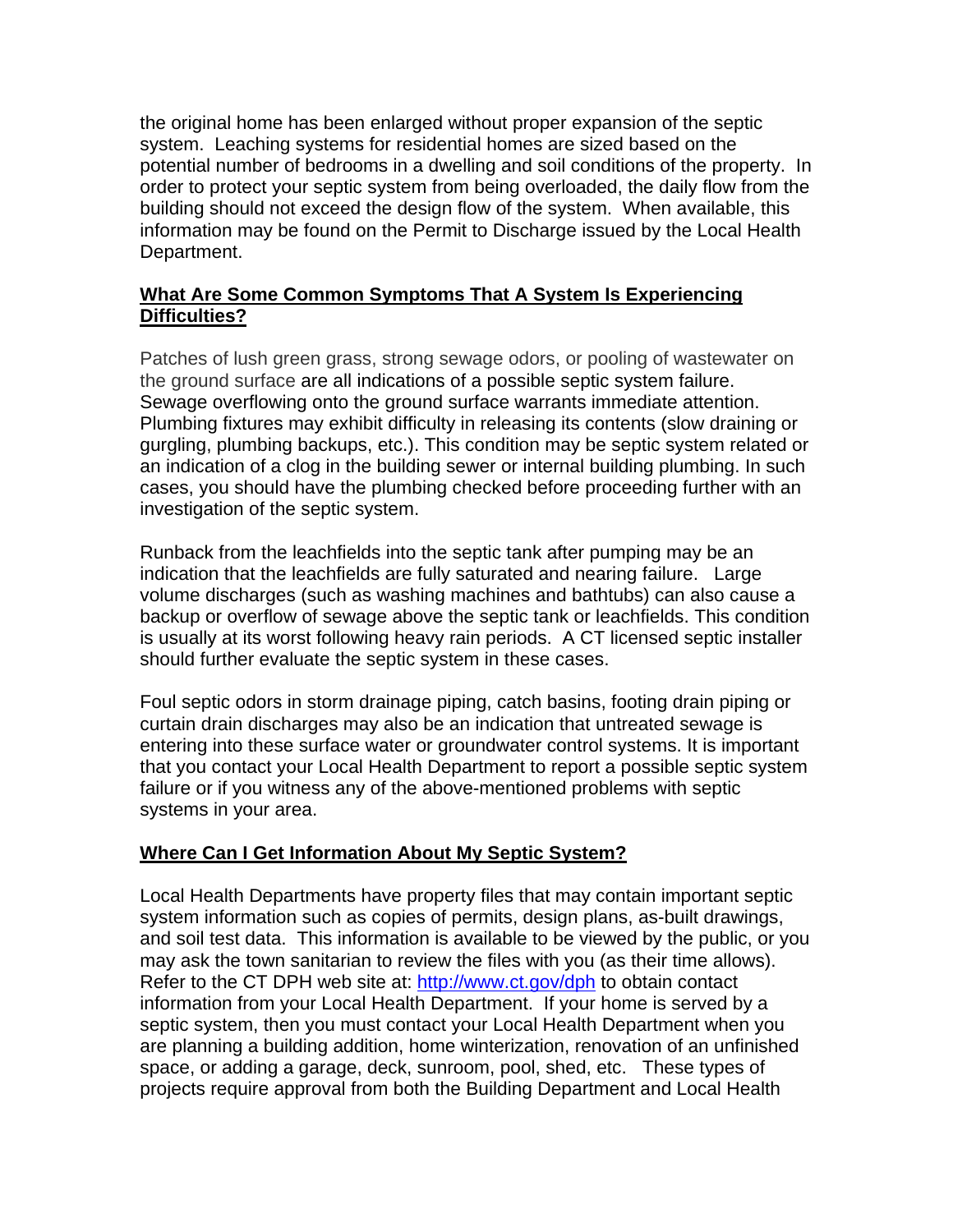Department prior to construction. It is recommended that you first discuss your plans with the Local Health Department so that they can inform you on the necessary permit requirements and advise you on possible site limitations on your property. There are cases when building projects cannot be approved due to septic system regulations.

#### **What Maintenance Is Required For Septic Systems?**

Pumping your septic tank is probably the single most important thing you can do to protect your septic system. CT DPH recommends pumping your septic tank every 3-5 years. More frequent pumping is suggested if you use a garbage disposal, have a large family, or have an undersized septic tank. Failure to pump your septic tank on a regular schedule may result in an excessive buildup of solids inside the tank. In Connecticut, homeowners must hire a licensed septic pumper or installer to pump-out and service the system. This requirement is to ensure septage is disposed of properly, as well as for the homeowner's safety. Septic tanks produce harmful fumes that can be dangerous. This is one of the reasons why individuals should never enter a septic tank as toxic fumes can quickly overcome you.

Keep a record of maintenance on your system. It is suggested that you include who maintained the system, what was done, the date of the work, and the current status of the system. The use of additives to help maintain a septic system is not recommended by CT DPH. Additives do not extend the amount of time required between septic tank pumping. Improperly maintained septic systems can cause environmental and public health concerns such as contaminating groundwater or surface water resources.

#### **What Can't I Put In My Septic System or On My System?**



It is important not to put excess solids into the system. Excess solids will increase the frequency of pumping and could cause your effluent filter to clog. Oils, greases, industrial/commercial wastes, toxic chemicals, cigarette butts, condoms, sanitary napkins, cat-litter, and backwash from water softeners or water treatment systems must not be put into your septic system. Putting any of these items in your system can potentially cause problems and will increase the likelihood of premature failure.

It is also noted that the CT Public Health Code does not allow backwash from water treatment systems to be discharged into septic systems.

Be aware of how much water you are using and avoid using excess water. Toilet flushing can constitute 25 percent of water usage in a household. Newer toilets use less water then some of the older models, therefore using a newer model will decrease the amount of water that is used. Set your washing machine on the proper load setting so that you are not using more water then needed.